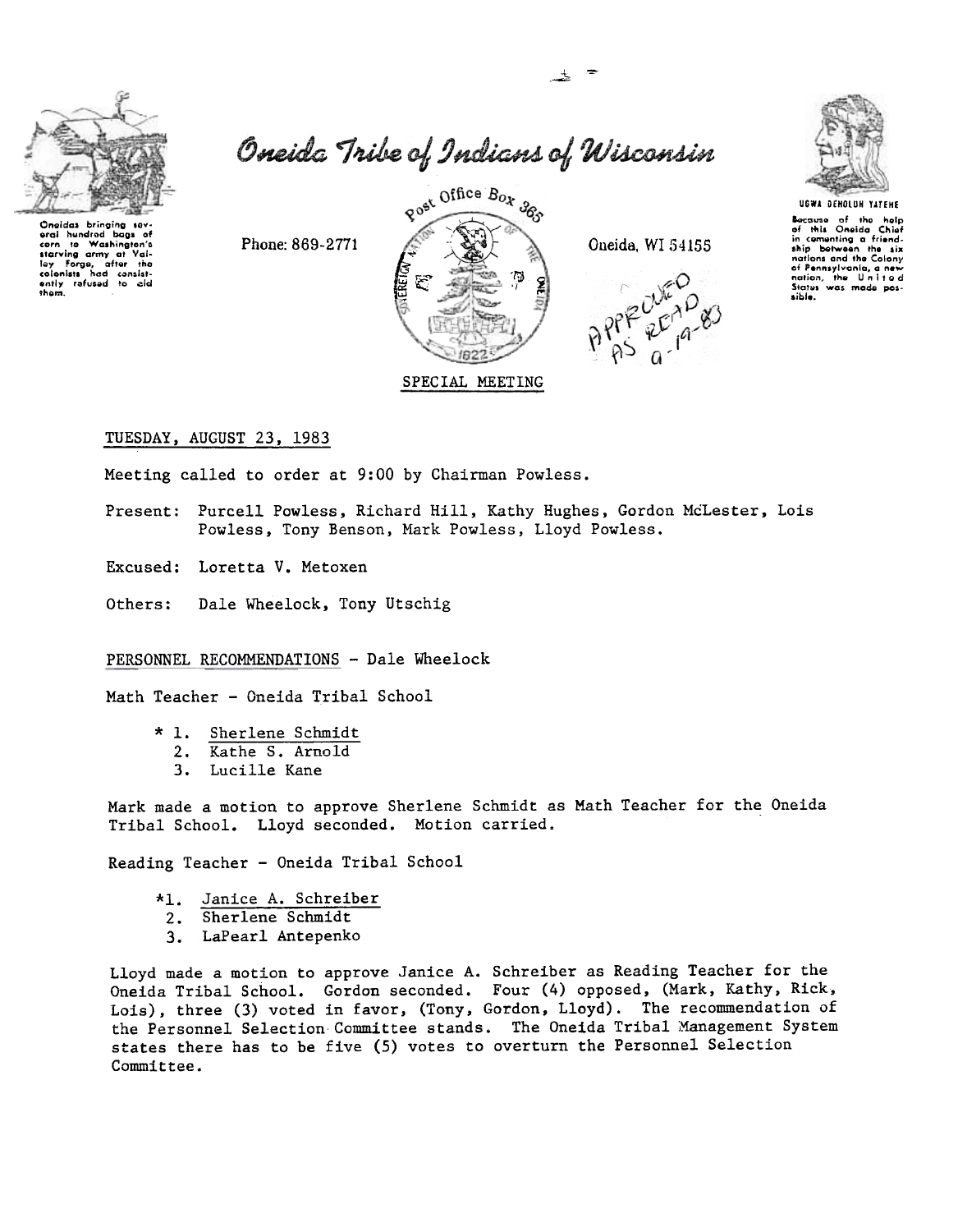Oneida Tribe of Indians of Wisconsin Special Meeting - August 23, 1983 Page 2

Special Education Aide - Oneida Tribal School

- \* 1. Kathe S. Arnol
	- 2. Jane Stanel
	- 3. Phyllis Fastwo

Mark made a motion to approve Kathe Arnola ave Special Education Aide for the Oneida Tribal School. Lloyd seconded. Lois oppposed. Motion carried.

Oneida Language Teacher Trainee - Oneida Bilingual/Bicultural Ed. Prgm

- \* 1. Douglas F. Kindnes
	- 2. Ralph L. Powles
	- 3. Pamela F. Ninham
	- 4. Sherry L. King

Lloyd made a motion to approve Douglas F. Kindness as Oneida Language Teacher Trainee for the Bilingual/Bicultural Ed. Program. Kathy seconded. Motion carried.

Questions were raised concerning the recent hiring--why so late and what budget are these positions coming from? The proposed budget coverning these positions has not be sent in as of yet.

Lois made a motion to meet with the School Board as soon as the Tribal secretary can set up a meeting to cover the questions on the late proposal, Chapter I Contract. Kathy seconded. Motion carried.

LAND COMMITEE MINUTES OF AUGUST 9, 1983

- Land Committee's recommendation to accept cancellation of Orville Summers  $1.$ lease by mutual consent. Resolution  $#8-23-83-A$ . Mark made a motion to approve the recommendation. Lois seconded. Motion carried.
- Land Committee's recommendation to accept application of Residential lease  $2.1$ by Dorothy and Herbert Powless. Rick made a motion to approve the recommendation. Lloyd seconded. Lois abstained. Motion carried.
- Land Committee's recommendation to accept the  $\frac{1}{2}$  fair rental lease of  $3<sub>1</sub>$ Kenneth and Mary Webster. Resolution #8-23-83-B. Lois made a motion to approve the recommendation. Tony seconded. Motion carried.
- Land Committee's recommendation to accept a modification of the Floyd Metoxen lease to transfer the lease to Ann Spigell. Resolution  $#8-23-83-C.$  Lois made a motion to approve the recommendation. Lloyd seconded. Motion carried. 4.